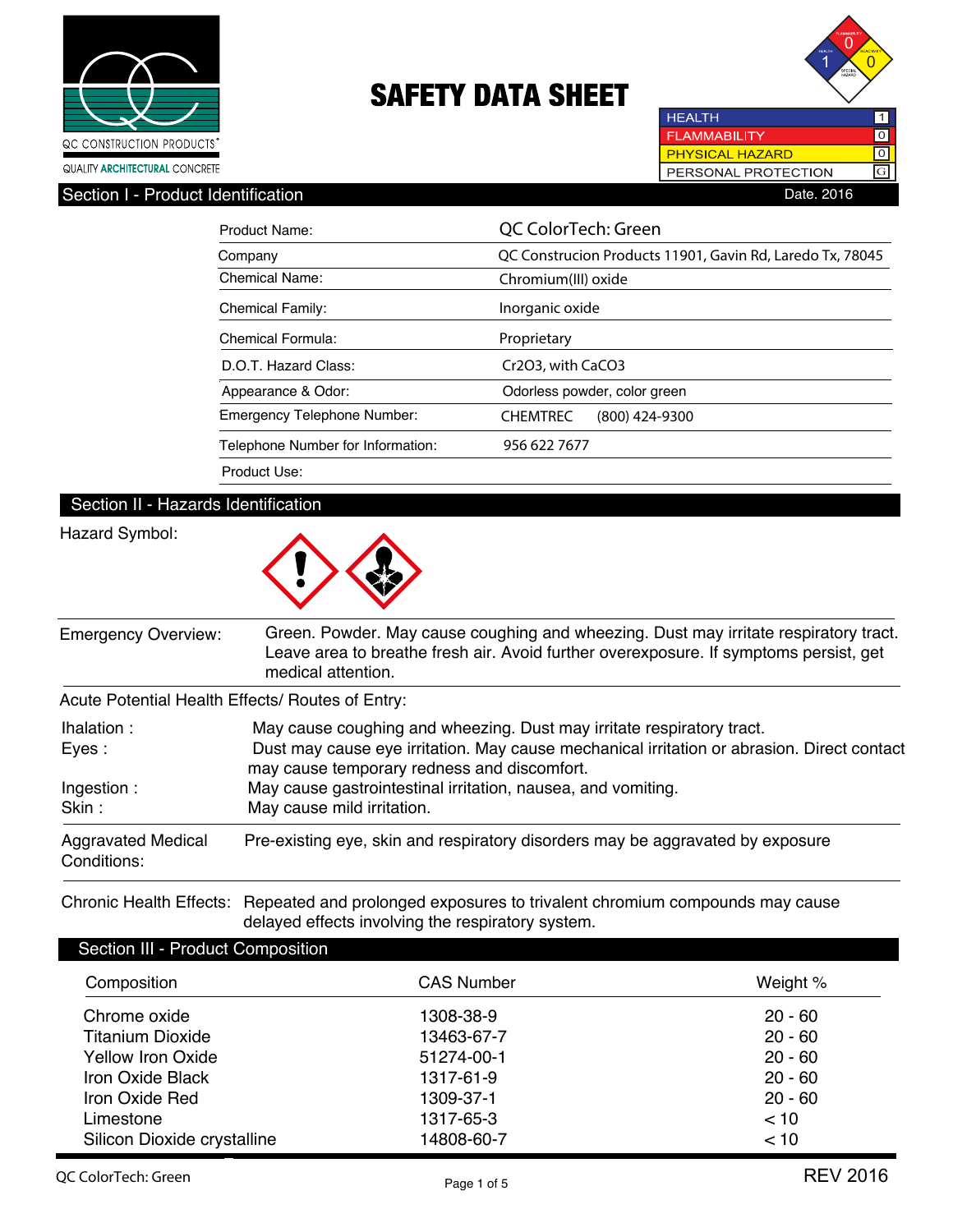### Section IV - First Aid Measures

Inhalation: Remove victim to fresh air.

Skin Contact: Wash with soap and water. Thoroughly clean contaminated clothing and shoes before reuse.

Eye Contact: Flush with large amount of water, consult an eye physician.

Ingestion: Do not induce vomiting unless advised by a physician. Call nearest poison control. Seek immediate medical assistance.

### Section V - Fire Fighting Measure

| Flash Point:                           | N/A                                                                                                                                                                                                                                                                                                     |
|----------------------------------------|---------------------------------------------------------------------------------------------------------------------------------------------------------------------------------------------------------------------------------------------------------------------------------------------------------|
| <b>Flammable Limits:</b>               | N/A                                                                                                                                                                                                                                                                                                     |
| <b>Firefighting Media:</b>             | Dry chemical water spray, form CO2                                                                                                                                                                                                                                                                      |
| <b>Special Firefighting Procedure:</b> | Exposure to excessive heat greater than 131 $\degree$ F (55 $\degree$ C) can cause this<br>product to become unstable and slowly auto oxidize from Fe3O4 to Fe2O3,<br>which generates additional heat. Under certain conditions the heat may be<br>sufficient to cause combustible materials to ignite. |
| <b>Unusual Fire Hazards:</b>           | Slow oxidation at elevated temperatures may occur, which generates heat.                                                                                                                                                                                                                                |

### Section VI - Accidental Release Measures

Use appropriate protective equipment. Avoid contact with material. Dampen material with water to control dusting. Scoop up and transfer to appropriate container for disposal. Flush spill area with water.

### Section VII - Handling and Storage

Prevent inhalation of dust and contact with skin and eyes. Clean hands thoroughly after handling. Precautions also apply to emptied containers. Personal protective equipment must be worn during maintenance or repair of contaminated mixer, reactor, or other equipment. Store in sealed containers in a cool, dry, ventilated warehouse location.

#### Section VIII - Exposure Controls / Personal Protection

Personal Protection Equipment



| Respirator:<br>Ventilation:                          | Dust mast should be worn. If exposure limits are exceeded, use NIOSH approved dust<br>respirator.<br>Remove airborne dust. |
|------------------------------------------------------|----------------------------------------------------------------------------------------------------------------------------|
|                                                      |                                                                                                                            |
| Special:                                             | N/A                                                                                                                        |
| Protective Gloves:<br>Eye Protection:                | Rubber, cloth or plastic gloves.<br>Safety glasses or goggles.                                                             |
| <b>Other Protective</b><br><b>Clothing Required:</b> | N/A                                                                                                                        |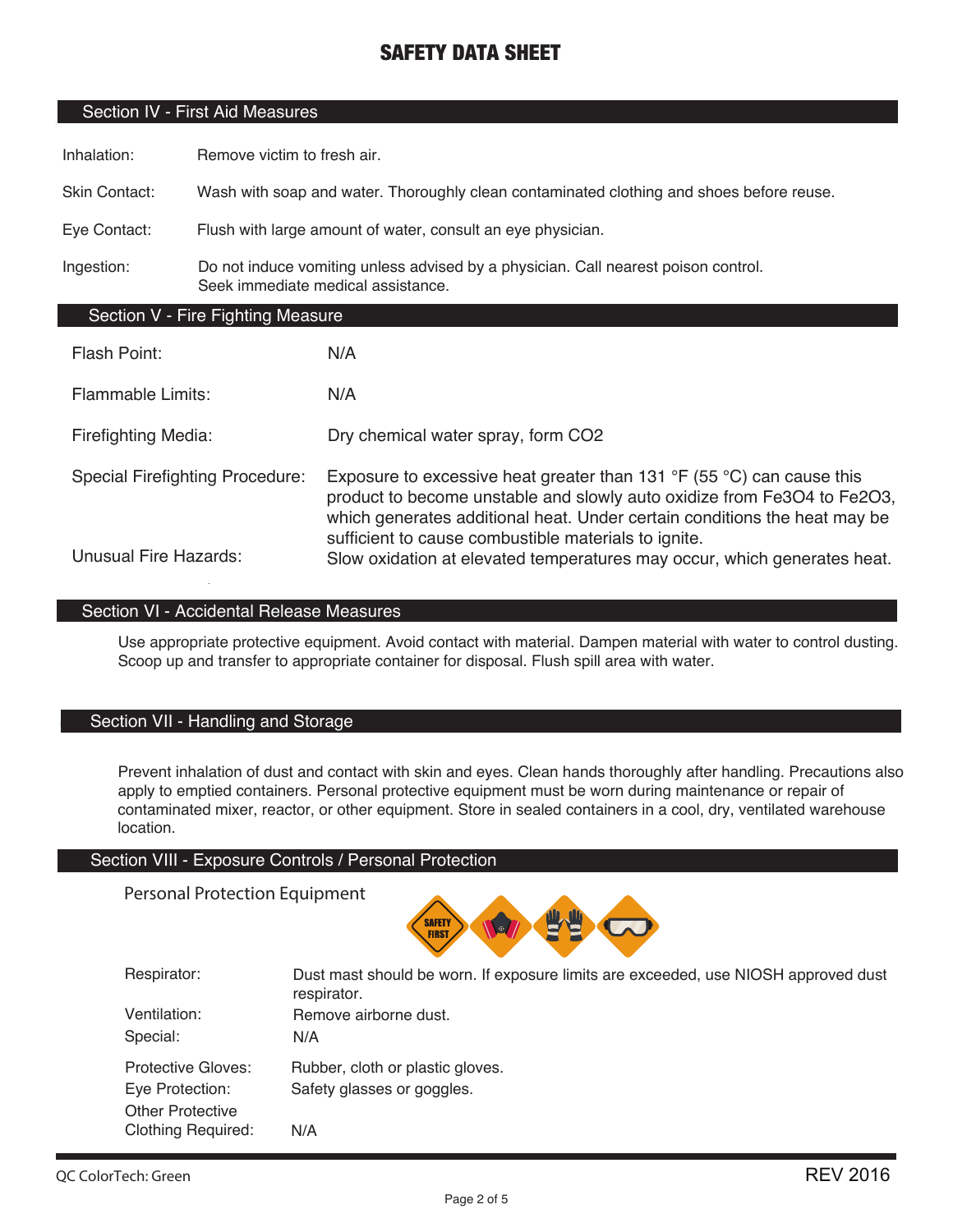| <b>Chemical Name:</b>                                                                                                                                                                             | <b>CAS Number:</b>                                                                      | Regulatión:                                                                   | Limit:                                                  | Form:                                              |
|---------------------------------------------------------------------------------------------------------------------------------------------------------------------------------------------------|-----------------------------------------------------------------------------------------|-------------------------------------------------------------------------------|---------------------------------------------------------|----------------------------------------------------|
| Iron Oxide Red                                                                                                                                                                                    | 1309-37-1                                                                               | <b>ACGIH TWA:</b><br><b>OSHA PEL:</b><br><b>OSHA TWA:</b><br><b>OSHA TWA:</b> | 10 mg/m3<br>15 mg/m3<br>15 mg/m3<br>$5$ mg/m $3$        | Total dust.<br>Total dust.<br>Respirable fraction  |
| Yellow Iron Oxide                                                                                                                                                                                 | 51274-00-1                                                                              | <b>ACGIH TWA:</b><br><b>OSHA PEL:</b><br><b>OSHA TWA:</b><br><b>OSHA TWA:</b> | 10 mg/m3<br>15 mg/m3<br>15 mg/m3<br>$5 \,\mathrm{mg/m}$ | Total dust.<br>Total dust.<br>Respirable fraction. |
| <b>TITANIUM DIOXIDE</b>                                                                                                                                                                           | 13463-67-7                                                                              | <b>ACGIH TWA:</b><br><b>OSHA PEL:</b><br><b>OSHA TWA:</b><br><b>OSHA TWA:</b> | 10 mg/m3<br>15 mg/m3<br>15 mg/m3<br>$5 \,\mathrm{mg/m}$ | Total dust.<br>Total dust.<br>Respirable fraction. |
| <b>IRON OXIDE BLACK</b>                                                                                                                                                                           | 1317-61-9                                                                               | <b>ACGIH TWA:</b><br><b>OSHA PEL:</b><br><b>OSHA TWA:</b><br><b>OSHA TWA:</b> | 10 mg/m3<br>15 mg/m3<br>15 mg/m3<br>$5$ mg/m $3$        | Total dust.<br>Total dust.<br>Respirable fraction. |
| <b>CHROME OXIDE</b>                                                                                                                                                                               | 1308-38-9                                                                               | OSHA PEL:                                                                     | $0.5$ mg/m $3$                                          | Total dust.                                        |
| Section IX - Physical and Chemical Properties                                                                                                                                                     |                                                                                         |                                                                               |                                                         |                                                    |
| Specific Gravity (H2O=1):<br><b>Boiling Point:</b><br><b>Melting Point:</b><br>Vapor Pressure:<br><b>Vapor Density:</b><br><b>Evaporation Rate:</b><br>Solubility In Water:<br>pH / 10% Solution: | N/A<br>4415 °F (2435 °C)<br>N/A<br>N/A<br>N/A<br>Insoluble (Dispersible)<br>$4.0 - 6.0$ |                                                                               |                                                         |                                                    |
| Section X - Reactivity / Estability                                                                                                                                                               |                                                                                         |                                                                               |                                                         |                                                    |
| Reactivity:                                                                                                                                                                                       | Stable                                                                                  |                                                                               |                                                         |                                                    |
| Incompatibilities:                                                                                                                                                                                | Strong oxidizing agents, strong acids.                                                  |                                                                               |                                                         |                                                    |
| Decomposition or Byproducts:                                                                                                                                                                      | None                                                                                    |                                                                               |                                                         |                                                    |
| Hazardous Polymerization:                                                                                                                                                                         | Will not occur.                                                                         |                                                                               |                                                         |                                                    |
| <b>Conditions to Avoid:</b>                                                                                                                                                                       | Storage at temperatures above 140 °F due to possible slow oxidation.                    |                                                                               |                                                         |                                                    |
| Section XI - Toxicological Information                                                                                                                                                            |                                                                                         |                                                                               |                                                         |                                                    |
| No Data Available                                                                                                                                                                                 |                                                                                         |                                                                               |                                                         |                                                    |
| Section XII - Ecological Information                                                                                                                                                              |                                                                                         |                                                                               |                                                         |                                                    |
| No Data Available                                                                                                                                                                                 |                                                                                         |                                                                               |                                                         |                                                    |
|                                                                                                                                                                                                   |                                                                                         |                                                                               |                                                         |                                                    |
| Section XIII - Disposal Considerations                                                                                                                                                            |                                                                                         |                                                                               |                                                         |                                                    |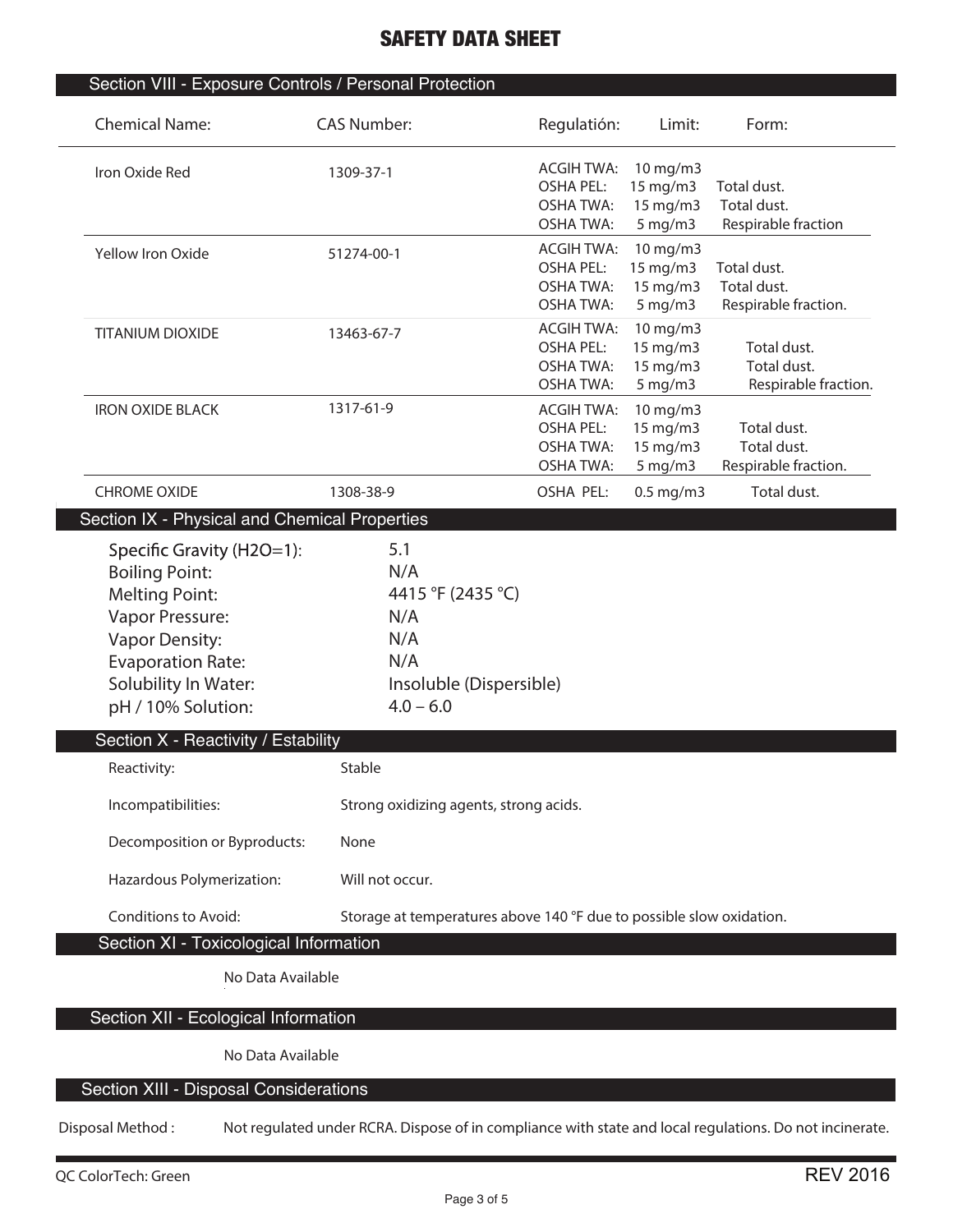### Section XIV - Transportation / Shipping Data

DOT Hazard Class:

**Not regulated**

### Section XV - Regulatory Information

U. S. Federal Regulations:

**OSHA Standard 29 CFR 1910.1200 requires that information be provided to employees regarding the hazards of chemicals by means of a hazard communication program including labeling, material safety data sheets, training, and access to written records. It is your legal duty to make all information in this**  *Material Safety Data Sheet* **available to your employees.**

State Regulations:

**State of California** *Safe Drinking Water and Toxic Enforcement Act of 1986 (Proposition 65);* **WARNING: This product contains one or more chemicals known to the State of California to cause cancer, or birth defects or other reproductive harm.**

International Regulations:

**Consult the regulations of the importing country.**

| OSHA Hazardous Components : Chrome oxide |                          | 1308-38-9  |
|------------------------------------------|--------------------------|------------|
|                                          | <b>Titanium Dioxide</b>  | 13463-67-7 |
|                                          | <b>Yellow Iron Oxide</b> | 51274-00-1 |
|                                          | Iron Oxide Black         | 1317-61-9  |
|                                          | Iron Oxide Red           | 1309-37-1  |
| <b>MASS RTK Components:</b>              | Chrome oxide             | 1308-38-9  |
|                                          | <b>Titanium Dioxide</b>  | 13463-67-7 |
|                                          | <b>Yellow Iron Oxide</b> | 51274-00-1 |
|                                          | Iron Oxide Black         | 1317-61-9  |
|                                          | Iron Oxide Red           | 1309-37-1  |
| Penn RTK Components :                    | Chrome oxide             | 1308-38-9  |
|                                          | <b>Titanium Dioxide</b>  | 13463-67-7 |
|                                          | <b>Yellow Iron Oxide</b> | 51274-00-1 |
|                                          | Iron Oxide Black         | 1317-61-9  |
|                                          | Iron Oxide Red           | 1309-37-1  |
| NJ RTK Components :                      | Chrome oxide             | 1308-38-9  |
|                                          | <b>Titanium Dioxide</b>  | 13463-67-7 |
|                                          | <b>Yellow Iron Oxide</b> | 51274-00-1 |
|                                          | Iron Oxide Black         | 1317-61-9  |
|                                          | Iron Oxide Red           | 1309-37-1  |
|                                          |                          |            |